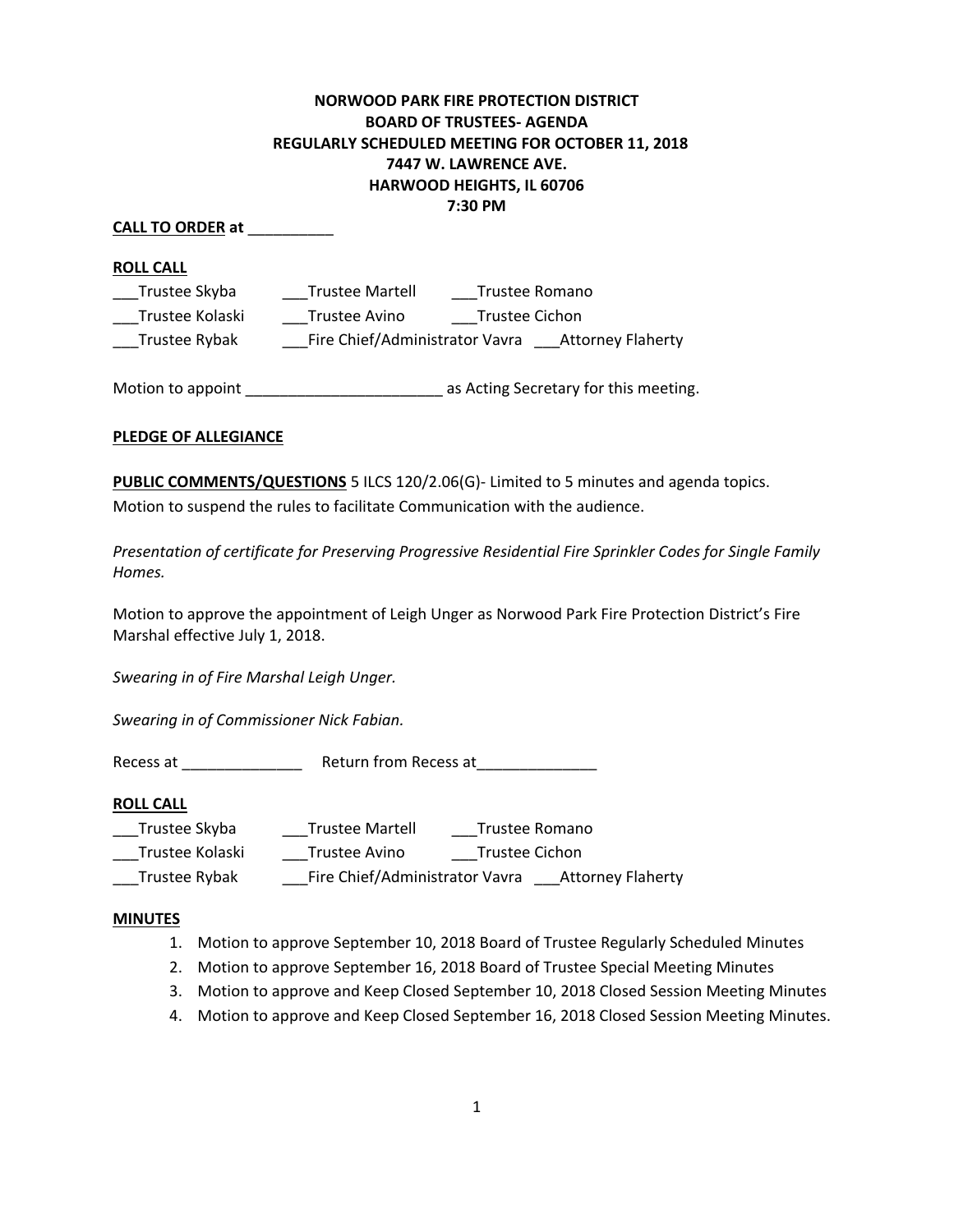## 1. Approve June Accounts Payable Expenditures- \$380,446.35.

2. Approve Treasurer's report as presented from the Financial Statement for September 2018.

**TREASURER'S REPORT** TREASURER'S REPORT

# **CHIEF'S REPORT FIRE ALL ASSESS** FIRE Chief/Administrator Vavra

#### **PRESIDENT'S REPORT** THE RESIDENT'S REPORT

#### **COMMITTEE REPORTS**

| Finance & Information Technology Committee               | Trustee Romano         |
|----------------------------------------------------------|------------------------|
| <b>Building and Equipment Committee</b>                  | Trustee Cichon         |
| <b>Policy Committee</b>                                  | Trustee Kolaski        |
| <b>Strategic Planning Committee</b>                      | <b>Trustee Martell</b> |
| Human Capital Committee                                  | Trustee Rybak          |
| <b>Community Relations Committee</b>                     | Trustee Avino          |
| Fire Commissioner & Pension Board Governance & Oversight | Trustee Skyba          |

#### **ATTORNEY REPORT** *Attorney Flaherty*

#### **OLD BUSINESS**

*Review, discuss, and/or take action on matters relative on the following:* 

- 1. Opening of sealed bid for Building tuckpointing.
- 2. Motion to table action on the bids/proposals for a determination by staff and/or consultant as to the compliance with specifications.
- 3. Opening of sealed bid for Furnace/AC replacement
- 4. Motion to table action on the bids/proposals for a determination by staff and/or consultant as to the compliance with specifications.

## **NEW BUSINESS**

*Review, discuss, and/or take action on matters relative on the following:* 

- 5. Motion to approve the contract with Administrative Consulting Specialists, for a period of one year from the date of execution, for grant writing services at a cost of \$10,000.
- 6. Motion to approve AT&T FirstNet unlimited Smartphone Plan and unlimited Data Connect Plan at a monthly cost of \$610.31, included is of 11 phones and 8 Netgear Nighthawk hotspots.
- 7. Motion to approve the 2013-2015 PTAB Settlement with Harlem-Irving Target in the amount of \$14,874.00.
- 8. Motion to ratify the purchase of 17 lengths of fire hose from Tactical Fire Equipment at a cost of \$4,153.39.
- 9. Motion to ratify that payment to Alert-All in the amount of \$1,152.00 for open house goodie bags.